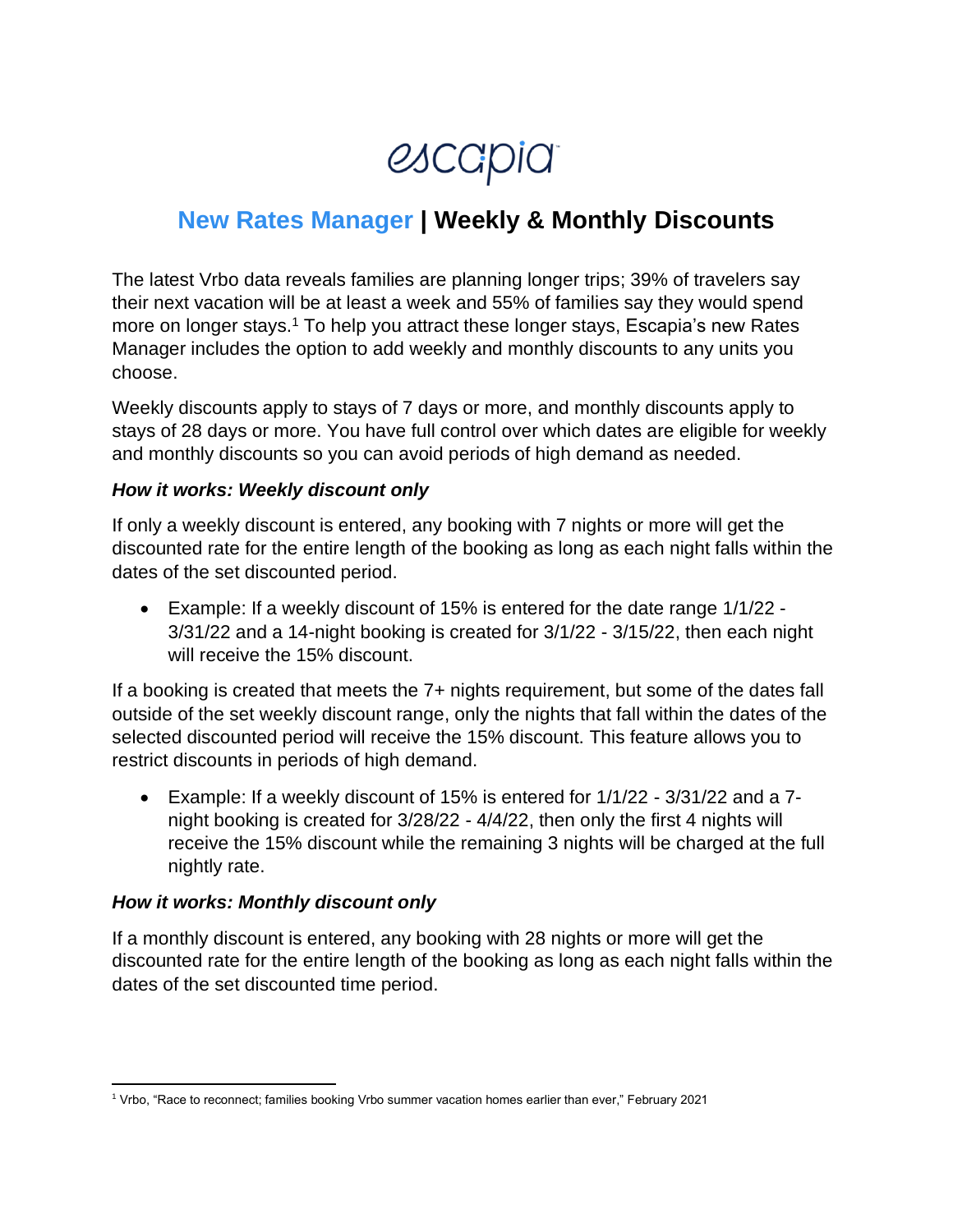If a booking is created that meets the 28+ night requirement, however, some of the dates fall outside of the set monthly discount range, only the nights that fall within the dates of the discounted time period receive the 15% discount.

# *How it works: Weekly AND monthly discounts*

If a weekly discount and a monthly discount exist for the same date range, bookings that are created for 7-27 nights will receive the weekly discount and those with 28 nights or more will receive the monthly discount. Discounts will only apply to the nights that fall within the dates of the selected discounted period.

There may be cases in a monthly booking where some dates have no discounts, some have weekly only, and some have monthly. Monthly discount will be used when it exists. If there is no monthly discount, weekly discount will be used for the dates that have them. If neither exist for a night, the regular nightly rate will be charged for that night.

#### *Adding weekly and monthly discounts*

To add weekly and/or monthly discounts, navigate to *Rates > Rates Manager in*  Escapia's main navigation menu. Discounts can be set at any time, even prior to setting rates. Select one or more unit(s) and use the right edit drawer to choose your dates and input the weekly and/or monthly discount:

| escapia<br>仚<br>田<br>$\circledcirc$         | Reservations                                                                                                                    |                       | Front Desk     | Contacts                 | Housekeeping    |                | Rates                 | Units Service  |                | Accounting      |                | Custom Search  | Admin           |                 |                 |                 |                  | 03 Q @ @ @                                                                   |
|---------------------------------------------|---------------------------------------------------------------------------------------------------------------------------------|-----------------------|----------------|--------------------------|-----------------|----------------|-----------------------|----------------|----------------|-----------------|----------------|----------------|-----------------|-----------------|-----------------|-----------------|------------------|------------------------------------------------------------------------------|
|                                             |                                                                                                                                 |                       |                |                          |                 |                |                       |                |                |                 |                |                |                 |                 |                 |                 |                  | O Version Y<br>$\overline{\mathbf{q}}$ .                                     |
| <b>Rates Manager</b>                        | DEC<br>JAN<br>FEB<br><b>MAR</b><br>SEP<br><b>TODAY</b><br>$& 2022$ ><br>APR<br>MAY<br>JUN-<br><b>JULY</b><br>AUG.<br>OCT<br>NOV |                       |                |                          |                 |                |                       |                |                |                 |                |                |                 |                 |                 |                 |                  |                                                                              |
|                                             | $\leq$                                                                                                                          | January 2022          |                |                          |                 |                |                       |                |                |                 |                |                |                 |                 |                 |                 | $\times$<br>Edit |                                                                              |
|                                             | Sat                                                                                                                             | Sun<br>$\overline{2}$ | Mon<br>3       | Tue<br>$\ddot{4}$        | Wed<br>5        | Thu<br>6       | Fri<br>$\overline{7}$ | Sat<br>8       | Sun<br>9       | Mon<br>10       | Tue<br>11      | Wed<br>12      | Thu<br>13       | Fri<br>14       | Sat<br>15       | Sun<br>16       | Mon<br>17        | <b>Editing 4 units</b>                                                       |
| Ajax<br>☑<br>AJAX                           | \$100<br>16                                                                                                                     | \$100<br>16.          | \$100<br>16    | \$100<br>16              | \$100<br>$16-$  | \$100<br>$16-$ | \$100<br>$16-$        | \$100<br>16    | \$100<br>$16-$ | \$100<br>16     | \$100<br>$16-$ | \$100<br>$16-$ | \$100<br>$16 -$ | \$100<br>$16 -$ | \$100<br>$10-$  | \$100<br>16     | \$100<br>$16-$   | <b>Discounts</b>                                                             |
| <b>Back Bowls</b><br>Ø<br>BACKBOWL          | \$100<br>16                                                                                                                     | \$100<br>$16-$        | \$100<br>$16-$ | \$100<br>$10 -$          | \$100<br>$16-$  | \$100<br>$16-$ | \$100<br>$10-$        | \$100<br>$16-$ | \$100<br>$16-$ | \$100<br>$16-$  | \$100<br>$16-$ | \$100<br>$16-$ | \$100<br>$10-$  | \$100<br>16.    | \$100<br>$10-$  | \$100<br>$10-$  | \$100<br>$16 -$  | $\odot$<br>Weekly discount<br>Option to add a discount for stays of 7 nights |
| <b>Crestone Peak House</b><br>CRES-AB       | \$320<br>$16-$                                                                                                                  | \$320<br>$16-$        | \$320<br>$16-$ | \$320<br>16 <sub>1</sub> | \$320<br>$16-$  | \$320<br>16    | \$320<br>$16-$        | \$320<br>$16-$ | \$320<br>$16-$ | \$320<br>$16 -$ | \$320<br>$16-$ | \$320<br>$16-$ | \$320<br>$16-$  | \$320<br>$10-$  | \$320<br>$16-$  | \$320<br>$16-$  | \$320<br>$16-$   | or more.<br>Percent<br>15%                                                   |
| <b>Crestone Peak A Side</b><br>CRESA        | \$170<br>16                                                                                                                     | \$170<br>16.          | \$170<br>16    | \$170<br>16              | \$170<br>$16 -$ | \$170<br>$16-$ | \$170<br>16           | \$170<br>16    | \$170<br>16    | \$170<br>16     | \$170<br>16    | \$170<br>16    | \$170<br>16     | \$170<br>16.    | \$170<br>$16 -$ | \$170<br>$16-$  | \$170<br>16.     | $\odot$<br>Monthly discount                                                  |
| <b>Crestone Peak B Side</b><br><b>CRESB</b> | \$170<br>16                                                                                                                     | \$170<br>$16-$        | \$170<br>16    | \$170<br>$16-$           | \$170<br>$16-$  | \$170<br>16    | \$170<br>$16-$        | \$170<br>16    | \$170<br>16    | \$170<br>16     | \$170<br>$16-$ | \$170<br>$16-$ | \$170<br>$16-$  | \$170<br>$10-$  | \$170<br>16     | \$170<br>16     | \$170<br>16.     | Option to add a discount for stays of 28 nights<br>or more.<br>Percent       |
| Cuchara Gem<br>⊽<br>CUCHARA                 | \$170<br>16                                                                                                                     | \$170<br>16           | \$170<br>$16-$ | \$170<br>$16-$           | \$170<br>16     | \$170<br>16    | \$170<br>$16-$        | \$170<br>$16-$ | \$170<br>$16-$ | \$170<br>$16-$  | \$170<br>16    | \$170<br>16    | \$170<br>16     | \$170<br>16     | \$170<br>$10-$  | \$170<br>$16-$  | \$170<br>16      | 35<br>Minimum night stay                                                     |
| Elk Camp<br>☑<br>ELKCAMP                    | \$570<br>16                                                                                                                     | \$570<br>$16-$        | \$570<br>$16-$ | \$570<br>16              | \$570<br>$16-$  | \$570<br>16    | \$570<br>$16-$        | \$570<br>$16-$ | \$570<br>16    | \$570<br>16     | \$570<br>16    | \$570<br>16    | \$570<br>16     | \$570<br>16     | \$570<br>16     | \$570<br>$16 -$ | \$570<br>$16-$   | Save<br>Cancel                                                               |
| $-40.00$<br>$\sim$<br>$\sim$                | 1.111                                                                                                                           | 1.141                 | A product      | <b>Bally</b>             | <b>Barnet</b>   |                |                       |                |                | Acres           | Acres          | A price        | <b>Bally</b>    |                 |                 | $2.1 - 1.5$     | $2.5 - 1$        |                                                                              |

# *Viewing weekly and monthly discounts*

To easily view your weekly and monthly discounts, navigate to *Rates > Rates Manager*  in Escapia's main navigation, select the "View Options" menu in the top right, and click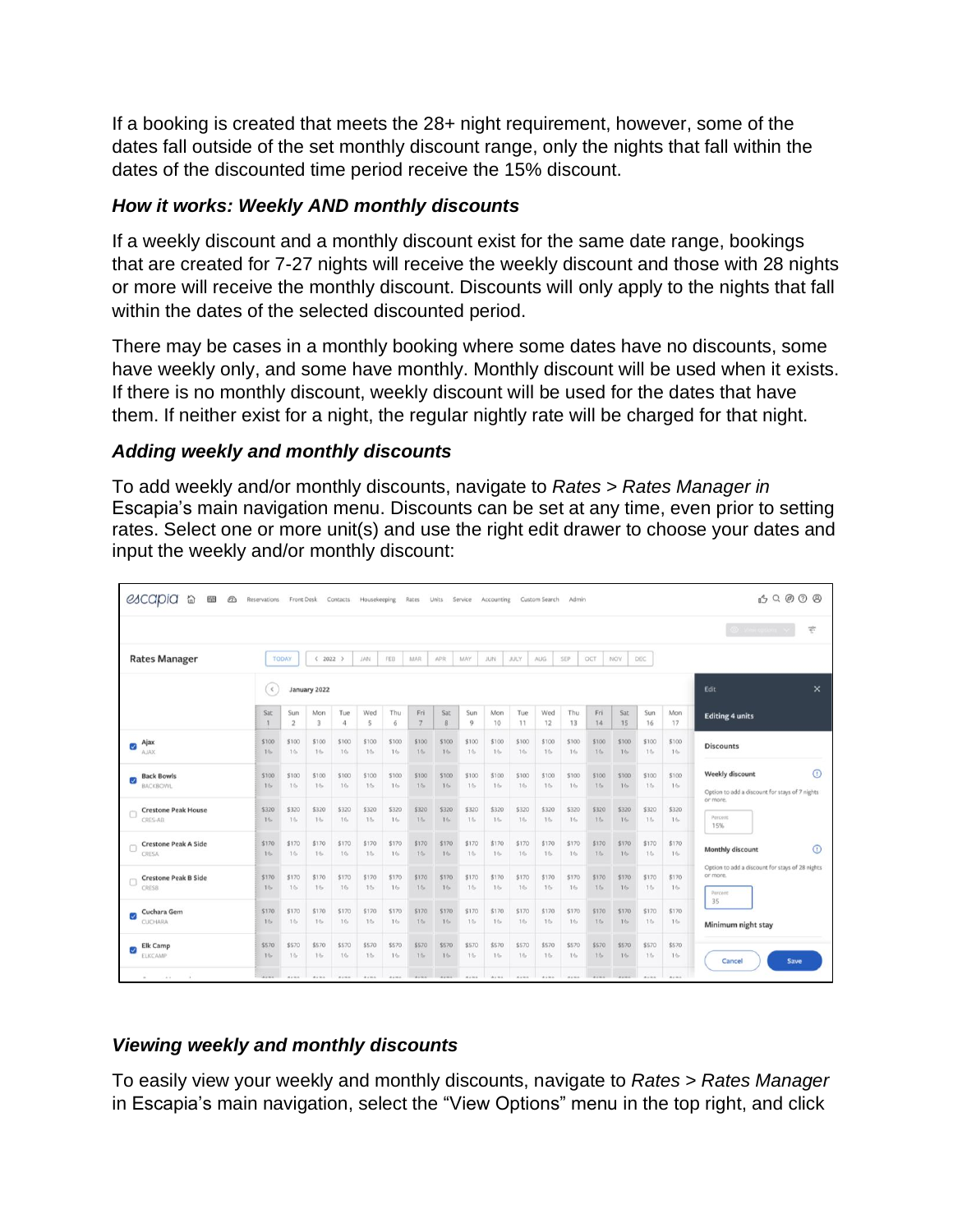the down arrow to expand the available views. You will then be able to select either the weekly discount view or the monthly discount view.

Each view will include the grid view with nightly rates displayed along with the associated discount percentage in each cell.

| 0.39999<br>escapia<br>⋒<br>$\sqrt{2}$<br><b>Reservations</b><br>Front Desk<br>Contacts<br>Rates<br><b>Units</b><br>Service<br>Accounting<br>Custom Search<br>Admin<br>Housekeeping |               |                                                                                                                                                      |                     |                 |              |              |                       |              |              |              |              |                     |              |                                     |                     |               |                     |                     |              |              |              |                     |             |
|------------------------------------------------------------------------------------------------------------------------------------------------------------------------------------|---------------|------------------------------------------------------------------------------------------------------------------------------------------------------|---------------------|-----------------|--------------|--------------|-----------------------|--------------|--------------|--------------|--------------|---------------------|--------------|-------------------------------------|---------------------|---------------|---------------------|---------------------|--------------|--------------|--------------|---------------------|-------------|
|                                                                                                                                                                                    |               |                                                                                                                                                      |                     |                 |              |              |                       |              |              |              |              |                     |              |                                     | ◯ View options へ    | 示             |                     |                     |              |              |              |                     |             |
| <b>Rates Manager</b>                                                                                                                                                               |               | DEC<br>$\langle 2022 \rangle$<br><b>JAN</b><br>FEB<br>MAR<br>APR.<br>MAY<br>JUN.<br><b>AUG</b><br><b>SEP</b><br>OCT<br>NOV.<br><b>TODAY</b><br>JULY. |                     |                 |              |              |                       |              |              |              |              |                     |              | O Nightly rates<br>Weekly discounts |                     |               |                     |                     |              |              |              |                     |             |
| January 2022<br>$\langle \langle \rangle$                                                                                                                                          |               |                                                                                                                                                      |                     |                 |              |              |                       |              |              |              |              |                     |              |                                     | O Monthly discounts | $\rightarrow$ |                     |                     |              |              |              |                     |             |
|                                                                                                                                                                                    | Sat           | Sun<br>$\overline{\mathbf{2}}$                                                                                                                       | <b>Mon</b>          | Tue<br>$\Delta$ | Wed<br>-5    | Thu<br>6     | Fri<br>$\overline{7}$ | Sat<br>8     | Sun<br>9     | Mon<br>10    | Tue<br>11    | Wed<br>12           | Thu<br>13    | Fri<br>14                           | Sat<br>15           | Sun<br>16     | Mon<br>17           | Tue<br>18           | Wed<br>19    | Thu<br>20    | Fri<br>21    | Sat<br>22           | Sur<br>23   |
| Ajax<br><b>AJAX</b>                                                                                                                                                                | \$100<br>-15% | \$100<br><b>15%</b>                                                                                                                                  | \$100<br>15%        | \$100<br>15%    | \$100<br>15% | \$100<br>15% | \$100<br>15%          | \$100<br>15% | \$100<br>15% | \$100<br>15% | \$100<br>15% | \$100<br><b>15%</b> | \$100<br>15% | \$100<br>15%                        | \$100<br>-15%       | \$100<br>15%  | \$100<br><b>15%</b> | \$100<br>15%        | \$100<br>15% | \$100<br>15% | \$100<br>15% | \$100<br>15%        | \$10<br>151 |
| <b>Back Bowls</b><br>BACKBOWL                                                                                                                                                      | \$100<br>15%  | \$100<br>15%                                                                                                                                         | \$100<br><b>15%</b> | \$100<br>15%    | \$100<br>15% | \$100<br>15% | \$100<br>15%          | \$100<br>15% | \$100<br>15% | \$100<br>15% | \$100<br>15% | \$100<br>15%        | \$100<br>15% | \$100<br><b>15%</b>                 | \$100<br>15%        | \$100<br>15%  | \$100<br>15%        | \$100<br>15%        | \$100<br>19% | \$100<br>15% | \$100<br>目标知 | \$100<br><b>15%</b> | \$10<br>159 |
| <b>Crestone Peak House</b><br>CRES-AB                                                                                                                                              | \$320         | \$320                                                                                                                                                | \$320               | \$320           | \$320        | \$320        | \$320                 | \$320        | \$320        | \$320        | \$320        | \$320               | \$320        | \$320                               | \$320               | \$320         | \$320               | \$320               | \$320        | \$320        | \$320        | \$320               | \$32        |
| <b>Crestone Peak A Side</b><br>CRESA                                                                                                                                               | \$170         | \$170                                                                                                                                                | \$170               | \$170           | \$170        | \$170        | \$170                 | \$170        | \$170        | \$170        | \$170        | \$170               | \$170        | \$170                               | \$170               | \$170         | \$170               | \$170               | \$170        | \$170        | \$170        | \$170               | \$17        |
| <b>Crestone Peak B Side</b><br>o<br>CRESB                                                                                                                                          | \$170         | \$170                                                                                                                                                | \$170               | \$170           | \$170        | \$170        | \$170                 | \$170        | \$170        | \$170        | \$170        | \$170               | \$170        | \$170                               | \$170               | \$170         | \$170               | \$170               | \$170        | \$170        | \$170        | \$170               | \$17        |
| Cuchara Gem<br>CUCHARA                                                                                                                                                             | \$170<br>15%  | \$170<br>15%                                                                                                                                         | \$170<br>15%        | \$170<br>15%    | \$170<br>15% | \$170<br>15% | \$170<br>35%          | \$170<br>15% | \$170<br>15% | \$170<br>15% | \$170<br>15% | \$170<br>15%        | \$170<br>15% | \$170<br>15%                        | \$170<br>35%        | \$170<br>15%  | \$170<br>15%        | \$170<br>15%        | \$170<br>15% | \$170<br>75% | \$170<br>15% | \$170<br>35%        | \$17<br>151 |
| Elk Camp<br><b>ELKCAMP</b>                                                                                                                                                         | \$570<br>15%  | \$570<br>15%                                                                                                                                         | \$570<br><b>15%</b> | \$570<br>15%    | \$570<br>15% | \$570<br>15% | \$570<br>15%          | \$570<br>15% | \$570<br>15% | \$570<br>15% | \$570<br>15% | \$570<br>15%        | \$570<br>15% | \$570<br>15%                        | \$570<br>15%        | \$570<br>15%  | \$570<br>15%        | \$570<br><b>15%</b> | \$570<br>15% | \$570<br>15% | \$570<br>15% | \$570<br><b>15%</b> | \$57<br>15  |

# *Changing or removing discounts*

If you would like to change a discount that has been previously set, such as to adjust for a high period of demand, simply reselect that date range for those units and input a new discount percentage. To remove a discount completely, enter a value of "0" into the weekly and/or monthly discount fields and click save.

# *Checking your discounts*

The Verify Pricing feature (*Units > Verify Pricing*) can be used to ensure your discounts are working as expected.

If there is an available discount, a weekly discount and/or a monthly discount column will appear showing the discounted rate. As a reminder, only the nights that fall within the dates of a set discounted period will be discounted. Non-discounted rates will still be displayed in the discount column, but the rate will be a duplicate of the rate in the previous column.